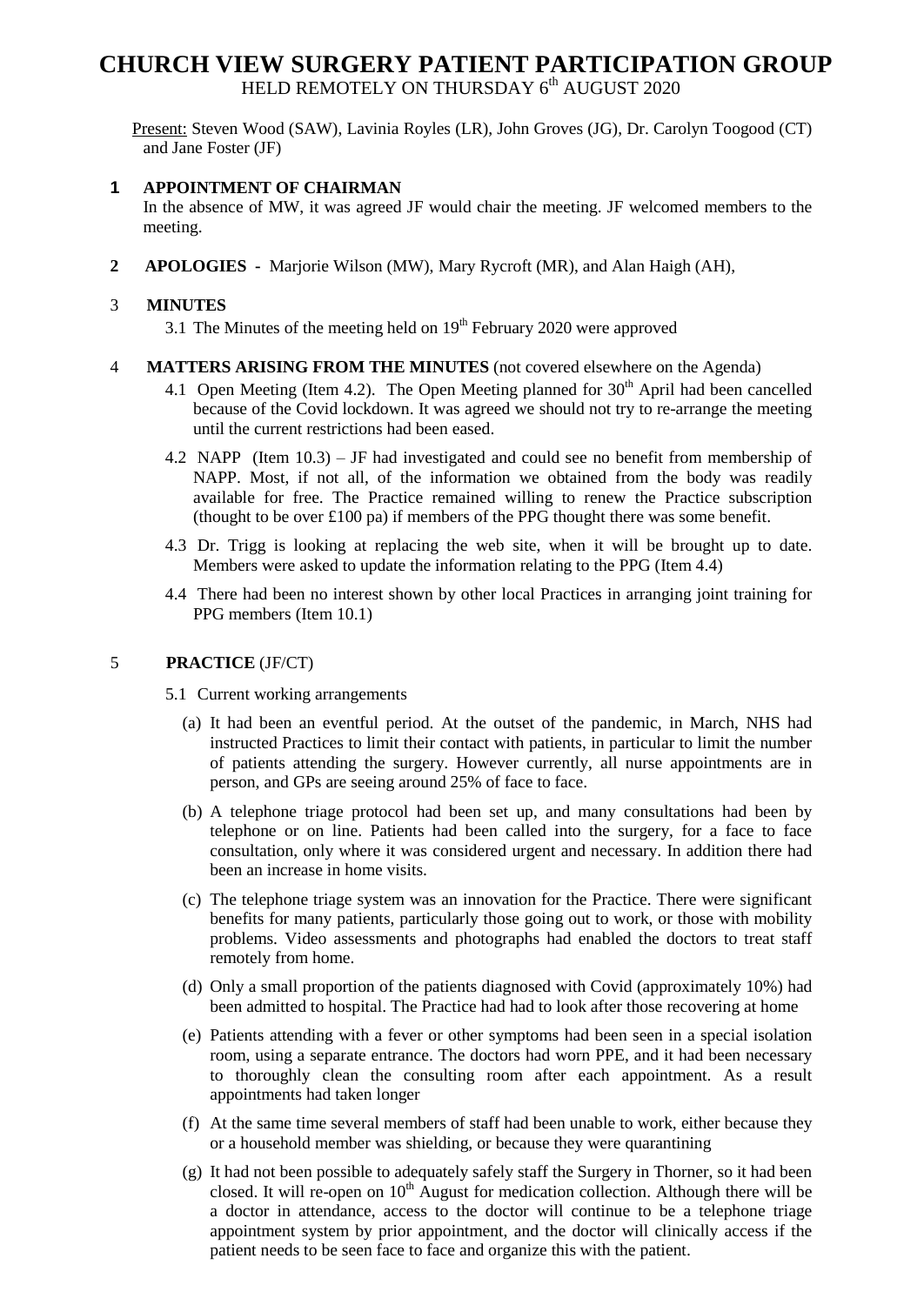- (h) Delays in processing prescriptions were the result of the need to process all prescriptions from the one site, with limited staff availability.
- (i) CT expressed her appreciation of the hard work and dedication of the surgery staff, and for the support received from Thorner Cares – who provided vital support for Thorner patients
- (j) Initially there had been a hold put on routine work, but a start has been made on catching up with patient referrals, and routine reviews of long term conditions. Initially priority will be given to those most in need, whose conditions are more severe, or poorly managed.
- (k) The threat level has now been reduced from 4 to 3, but there are still strict rules on distancing and a limit on numbers. A number of elderly or unwell patients are still at serious risk.
- (l) The situation will improve if infections continue to fall. Currently due to social distancing guidelines, there is a limit on the number allowed in the Waiting Room
- 5.2 Flu vaccinations
	- (a) the Practice has 2,500 patients who qualify for free flue jabs. If the vaccination is extended, e.g. to all over age 50, that number will increase by another 2,000.
	- (b) The Practice is currently considering how these vaccinations could be completed while the current restriction on number continue
- 5.3 Problems with the entry system
	- (a) LR reported problems experienced by patients, who rang the bell for entry and had to wait. CT explained an intercom system had now been installed, so that the door could be opened remotely. Previously it had meant a member of staff physically opening the door, and there had been delays when all staff had been engaged on other tasks.
- 5.4 Surveys
	- (a) JF had distributed details of two surveys. The first had been organized for Practice patients by Dr. Eyre. There had been over 500 responses. The survey demonstrated that:-
		- (i) the vast majority were satisfied with the way the Practice had coped during the pandemic
		- (ii) a significant majority were happy with the increased use of remote consultations, and would be happy for these to continue
	- (b) The results of the national survey demonstrated that the Practice consistently outperformed other Practices, both locally and on a national basis.
	- (c) Dr. Eyre was currently analyzing the results of the surveys
	- (d) In answer to a request from LR, CT confirmed that all "Significant Events" and complaints were recorded and investigated by the Practice, and, where appropriate, action taken to avoid any further problems. Fortunately there were not many complaints. The Practice also received letters of commendation, which were also shared.

### **6 GREEN GYMS AND SOCIAL PRESCRIBING**

- 6.1 There was a national promotion to encourage patients to seek non medical support for their condition – i.e. exercise and other forms of social prescribing
- 6.2 There was a social prescriber connected to the Practice
- 6.3 Advice about lifestyle was also given by Healthcare assistants
- 6.4 It was agreed the schedule prepared by SAW some years ago, be brought up to date, but that emphasis should be on health related activities

#### 7 **VIRTUAL GROUP**

- 7.1 If the PPG is to be effective, it needs to communicate with patients of the Practice.
- 7.2 In the absence of MW it was not known what progress, if any, had been made.